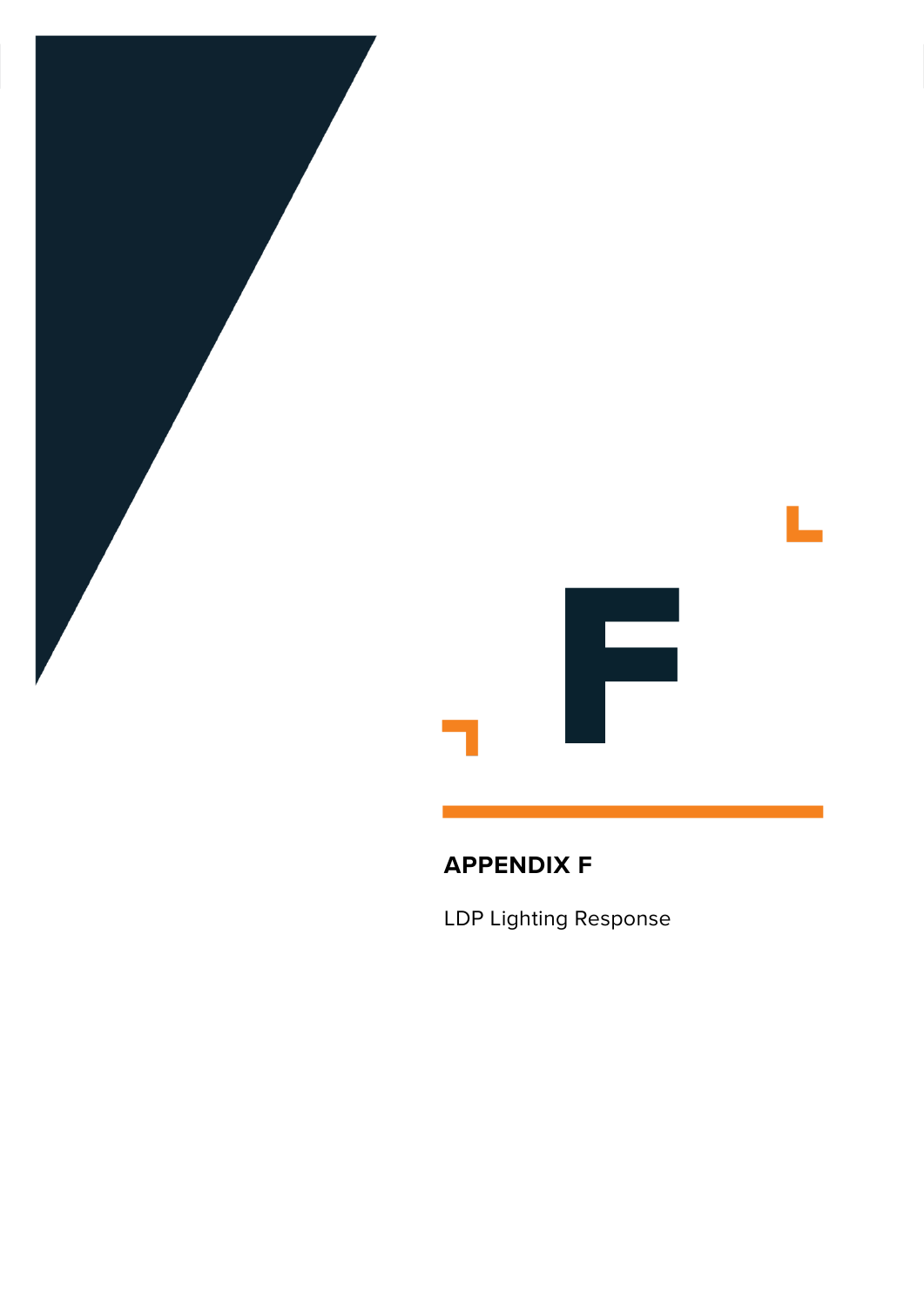

### **WIAL Eastside NOR – Taxiway and Road AEE**

### **Prepared for**

## **Wellington International Airport Limited (WIAL)**



### IN DEPENDENT ELECTRICAL & ILLUMINATION ENGINEERS

LDP Limited L1 B:HIVE, Smales Farm T: +64 9 414 1004 74 Taharoto Rd **E:** info@ldp.nz Auckland 0622 New Zealand W: [www.ldp.nz](http://www.ldp.nz/) 424159-4 (LDP - Report WIAL Eastside - Area NOR).docx

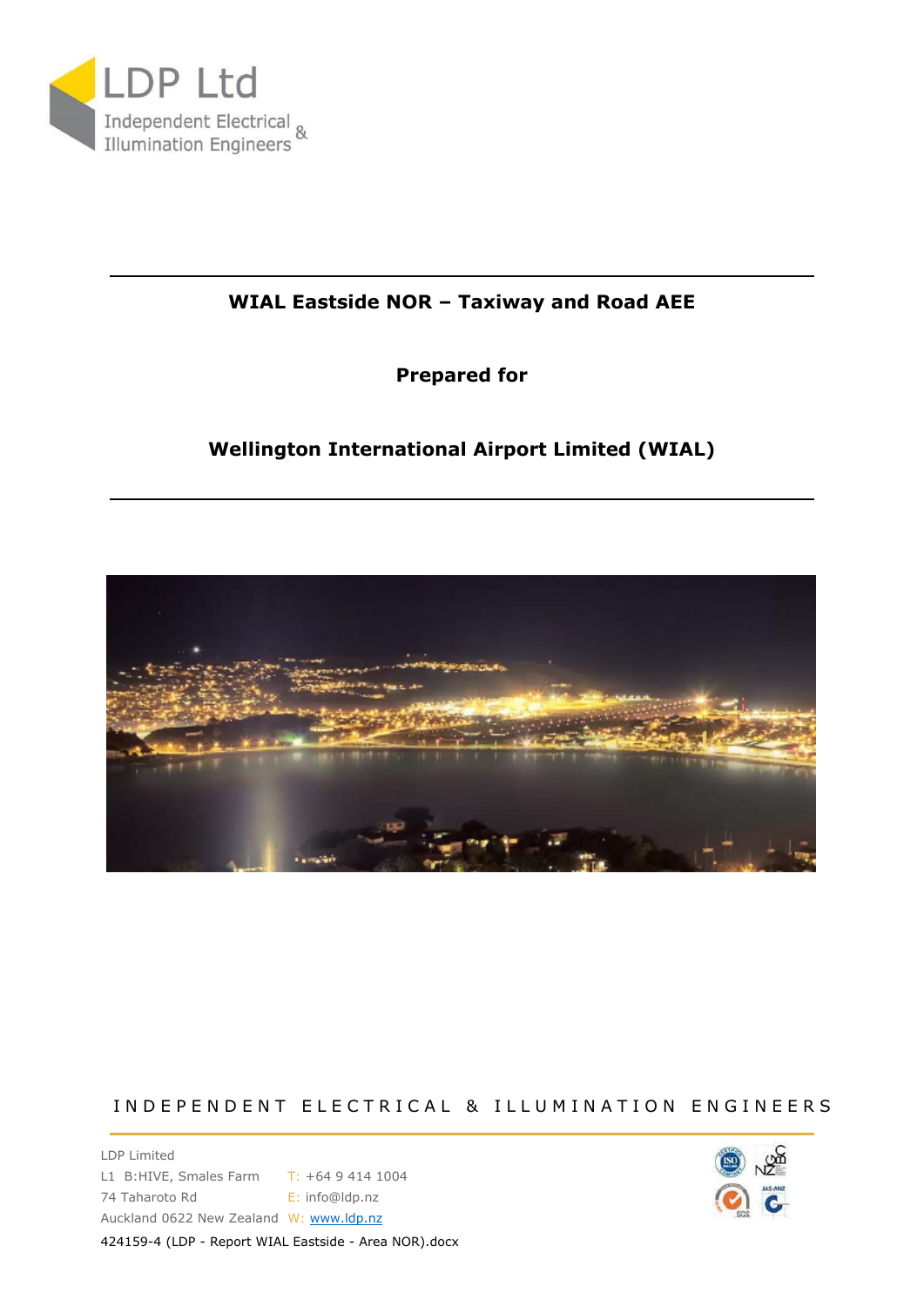

## **Document Version History**

| <b>Revision</b> | <b>Prepared By</b> | <b>Description</b>      | <b>Date</b> |
|-----------------|--------------------|-------------------------|-------------|
|                 | Laurie Cook        | Issue for client review | 15/10/2020  |
|                 |                    |                         |             |
|                 |                    |                         |             |
|                 |                    |                         |             |
|                 |                    |                         |             |

## **Document Quality Control**

| <b>Action</b>   | <b>Name</b>                      | <b>Signed</b>                                       | <b>Date</b> |
|-----------------|----------------------------------|-----------------------------------------------------|-------------|
| Prepared<br>by  | Laurie Cook                      | Electrical &<br>Mumination Engineers                | 15/10/2020  |
| Reviewed<br>by  | John McKensey                    | endent Electrical &<br>umination Engineers          | 15/10/2020  |
| Approved<br>by  | John McKensey                    | endent Electrical &<br><b>flumination Engineers</b> | 15/10/2020  |
| on behalf<br>of | Dean Coleman - Managing Director |                                                     |             |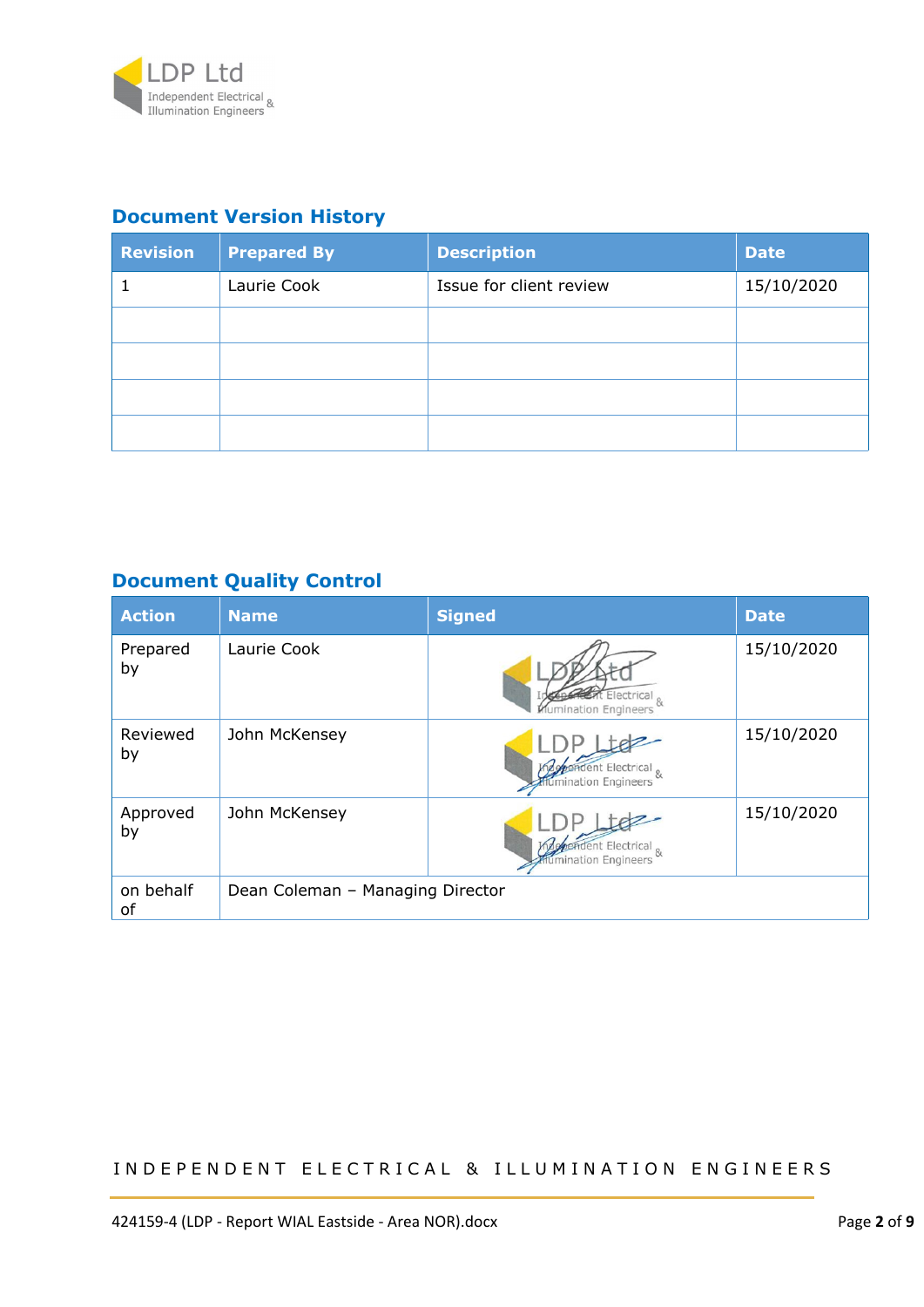

### EXECUTIVE SUMMARY

Based on LDP Ltd's experience and the detailed evaluation described in this report, the effects of aviation related lighting on the adjacent residential properties to the Eastside Area NOR will be less than the District Plan permitted activity limits and also less than the limits recommended in AS/NZS4282:2019. This will be confirmed by calculation as part of the detailed design.

The residential sites are at a higher elevation than the proposed flood and street lights. Therefore, in our opinion, light spill and glare effects from these lights to the residential properties on the eastern side of the WIAL site will be negligible.

It is our opinion that the light sweep effects at residential properties from a taxiing aircraft will be negligible as the lights are well controlled, localised and not used beyond the primary taxiway.

Overall, it is our opinion that any additional lighting effects from all new lighting associated with the WIAL Eastside Area NOR will be negligible.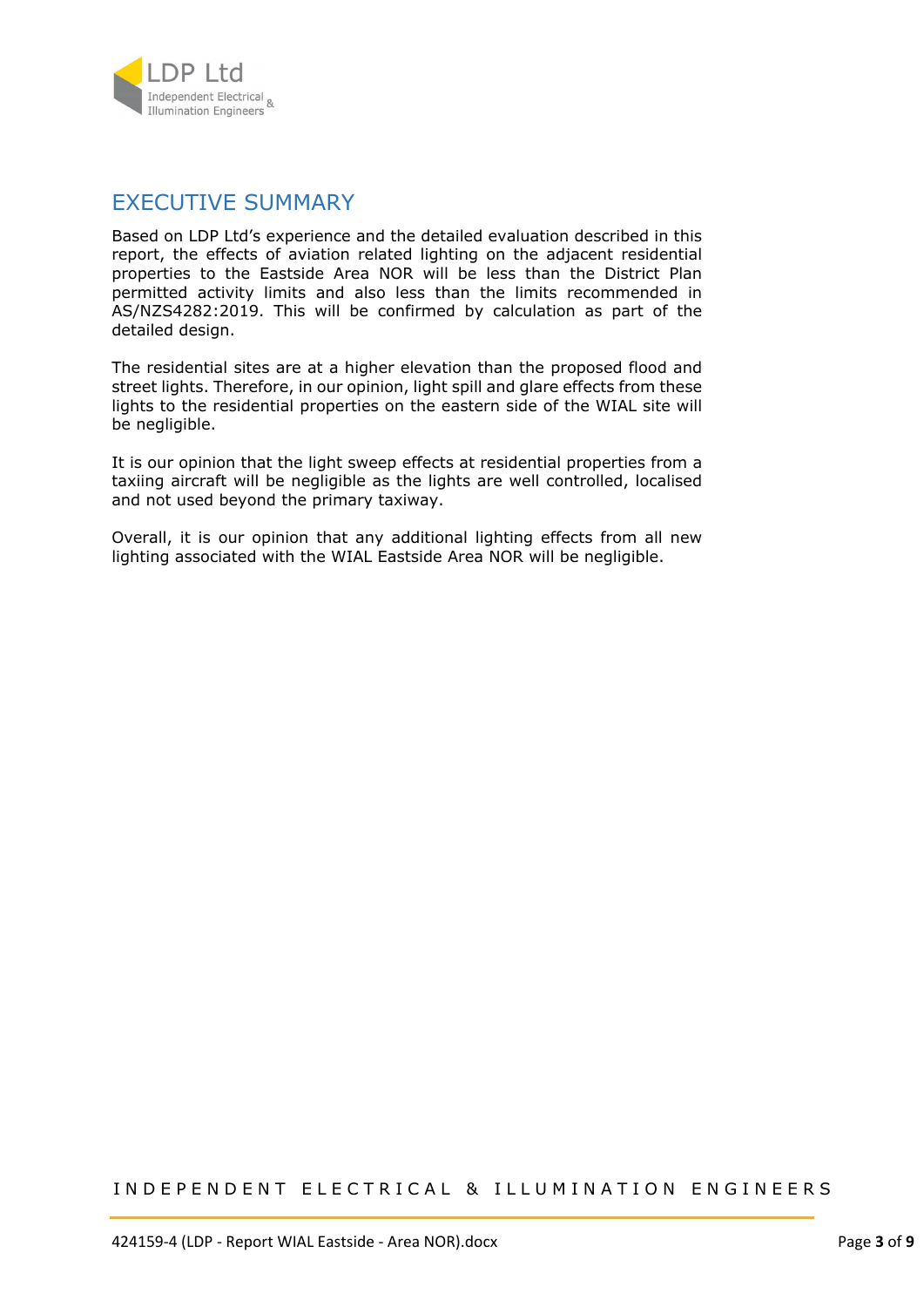

## 1. INTRODUCTION

LDP Ltd have been asked by Wellington International Airport Ltd (**WIAL**) to provide an updated assessment in response to a request for additional information from the Wellington City Council (**WCC**).

WCC have requested that WIAL provide a revised lighting report based on AS/NZS 4282:2019 Control of the obtrusive effects of outdoor lighting.

WCC has also requested comment on the 'difference in the effects of light sweep arising from aircraft on the East Side Apron (**ESA**), as compared to the current circumstances and any alternatives for aircraft parking'.

The lighting design will be confirmed during the detailed design phase of the project. However, the concept lighting design features include;

- Apron area lighting: Nominal 25-30m columns with luminaires installed with zero upward tilt and no more than 1% direct upward light component. Lighting performance to suit operational needs.
- Roadway lighting: Nominal 8-12m columns with luminaires installed with zero upward tilt and no more than 1% direct upward light component. Lighting performance to suit the recommendations of AS/NZS 1158 Lighting for roads and public spaces.
- Navigational aids: Indicator lighting and signage as required to suit CAA requirements.

## 2. DISTRICT PLAN

The Operative Wellington District Plan (**WDP**) includes the following clauses relating to lighting. Specifically, they relate to the Permitted Activity Rules within the Airport and Golf Course Recreation Precinct Section 11.1.1.6 Permitted Activities;

### 2.1. Clause: 11.1.1.6 Lighting

11.1.1.6.1 Any non-aviation activity which requires the lighting of outdoor areas must ensure that direct or indirect illumination does not exceed 8 lux at the windows of residential buildings in any nearby Residential Area.

11.1.1.6.2 Subject to rule 11.1.1.6.1 any development which includes pedestrian routes and carparks available for public use during the hours of darkness must be lit at a minimum of 10 lux measured in accordance with [AS/NZS 1158.3.1:2005] PC57 and amendments.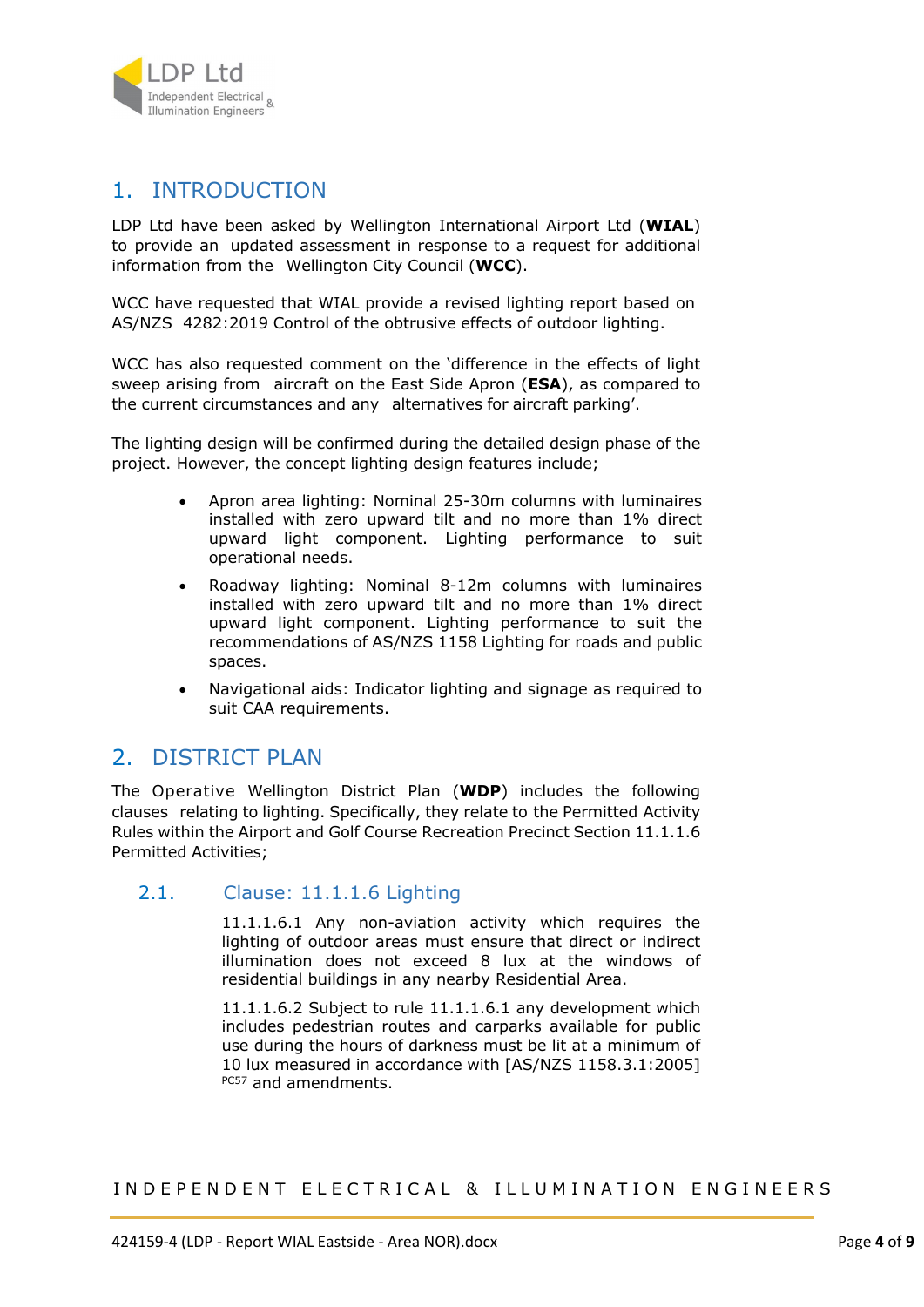

## 3. AS/NZS 4282:2019

We understand that it is the intention of WCC to use AS/NZS 4282:2019 as the control for spill light and glare in the upcoming review of the District Plan. We agree that this is the most suitable standard currently available.

AS/NZS 4282:2019 was prepared by the Joint Standards Australia/New Zealand Committee LG-010, Obtrusive Effects of Outdoor Lighting, to supersede AS4282-1997.

 The objective of AS/NZS 4282:2019 is to provide a common basis for assessment of the likely effects of developments that involve the provision of outdoor lighting.

It should be noted that the potentially obtrusive effects of the lighting will normally be only one of a number of environmental and ecological considerations that will need to be addressed. Conformance to this Standard, i.e. to the limits for the various light technical parameters (**LTP's**), will therefore not usually be the sole basis for the approval of particular development proposals.

## 4. Wellington District Plan Light Technical Parameters

The WIAL site is subject to the WDP "Airport and Golf Course Recreation Precinct" requirements. Lighting is a permitted activity, subject to the rules stated at section 11.1.1.6

The LTP's required in the lighting rules are as follows:

- $\leq$  8 lux at any nearby residential window (ref WDP 11.1.1.6.1)
- ≥ 10 lux for pedestrian routes and public carparks (ref WDP 11.1.1.6.2)

In addition, notes beneath the rules are as follows;

- "The lighting rules are designed to ensure that areas or sites available for public use are adequately lit to keep people safe, and that where sites on the periphery of the airport areas are illuminated, the amenities of nearby residents are reasonably protected."
- *"In all cases the Council will seek to ensure that the adverse effects of glare from lighting sources are avoided, remedied or mitigated."*

The WDP appears not to address LTP's such as:

 Time limitations, (non-curfew/curfew) in relation to lighting effects at residential properties.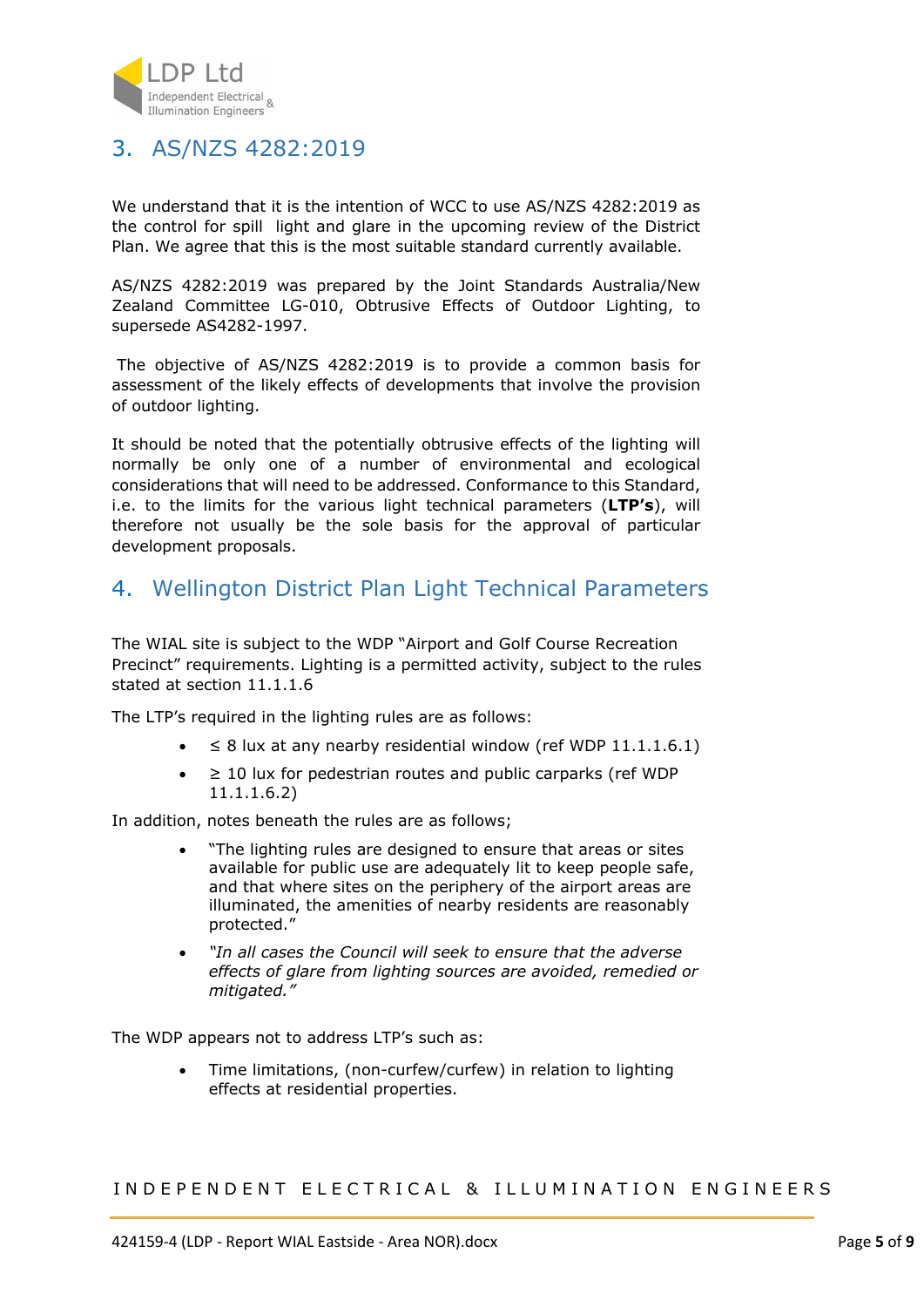

 Limitations on light intensity (i.e. glare). While the notes below rule 11.1.1.6.2 refer to glare, there is currently no rule in this regard.

## 5. Evaluation of Compliance

The functional lighting includes the AIAL roadway and apron edge area lighting and is analysed below.

#### 5.1. WDP

The WDP requirement for no less than 10 lux in pedestrian routes and carparks in accordance with AS/NZS1158.3.1 will be readily achieved and proven by calculation in the detailed design.

The setback of the residential properties and their higher elevation relative to the airport will readily enable the 8 lux limit at windows to be achieved. This will also be proven by calculation in the detailed design.

In our opinion, the WDP permitted lighting rules at section 11.1.1.6 of the WDP can and will be readily achieved.

### 5.2. AS/NZS 4282:2019

In order to evaluate the proposed WIAL development against AS/NZS 4282:2019, the following will need to be considered:

- Applicable Limits for Light Technical Parameters.
- Basis for differentiation of limits according to area type.
- Basis for differentiation of limits for vertical illuminance (Ev)*.*
- Basis for differentiation of limits for Intensity (I) [aka Brightness] according to precedent.

LDP note that the current WDP does not effectively address the above considerations.

### 5.2.1. Spill Light

AS/NZS 4282:2019 Clause 3.3.1.3 differs from the WDP in that the calculation plane for spill light and glare is not at the window of the residential property but 10m within the residential property line. However, if the window line of the property is setback  $\leq 10$ m, the calculations will be taken at the window line.

Section 3 Table 3.1 Environmental Zones, provides guidance to establish the lighting environmental zone that the WIAL is situated within.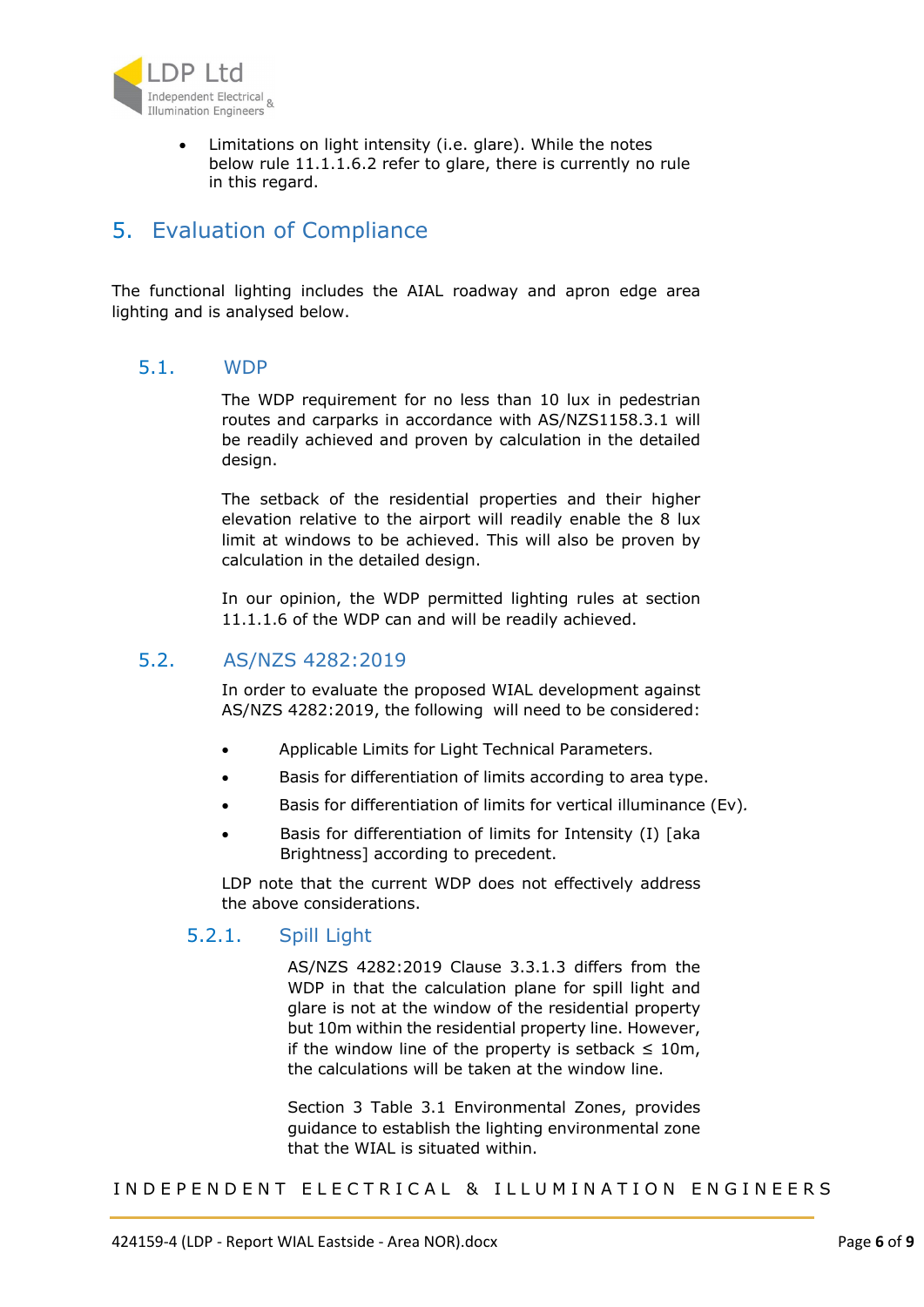

We have determined that WIAL is situated within a high district brightness environmental zone as defined in Table 3.1 of AS/NZS4282:2019 for residential areas abutting commercial areas (i.e. Zone A4).

The maximum permitted values of spill light at this setback for Zone A4 are;

- 25 Lux Non Curfew
- 5 Lux Curfew

The non-curfew period (recommended as 7am-11pm in AS/NZS 4282:2019) allows a higher illuminance limit. The illuminance limit is then reduced in that same area after the non-curfew period switching to a curfew time zone. It is noted that non-curfew/curfew time zones are not applied in the current WDP for the WIAL precinct.

The setback of the residential properties and their higher elevation relative to the airport will readily enable the spill light limits to be achieved. This will be proven by calculation in the detailed design.

In our opinion, the spill light limits in AS/NZS4282:2019 can and will be readily achieved.

#### 5.2.2. Glare

AS/NZS 4282:2019 for zone A4 recommends a maximum luminous intensity received from any luminaire at the windows of a residential property, to be no more than;

- 25,000 candelas Non-curfew
- 2,500 candelas Curfew

Subject to detailed design, the nominal height of Apron Lighting columns will be nominally 25-30m and Road Lighting columns nominally 8-12m. In both cases, the luminaires will be installed with zero upward tilt and will produce no more than 1% direct upward light.

The closest houses to the proposed lighting are located to the east of the intervening golf course and at higher elevation than the airport. In our opinion, given the setback and height differential, luminous intensity (i.e. glare) will be well below the most stringent (i.e. curfew) 2,500 candela limit.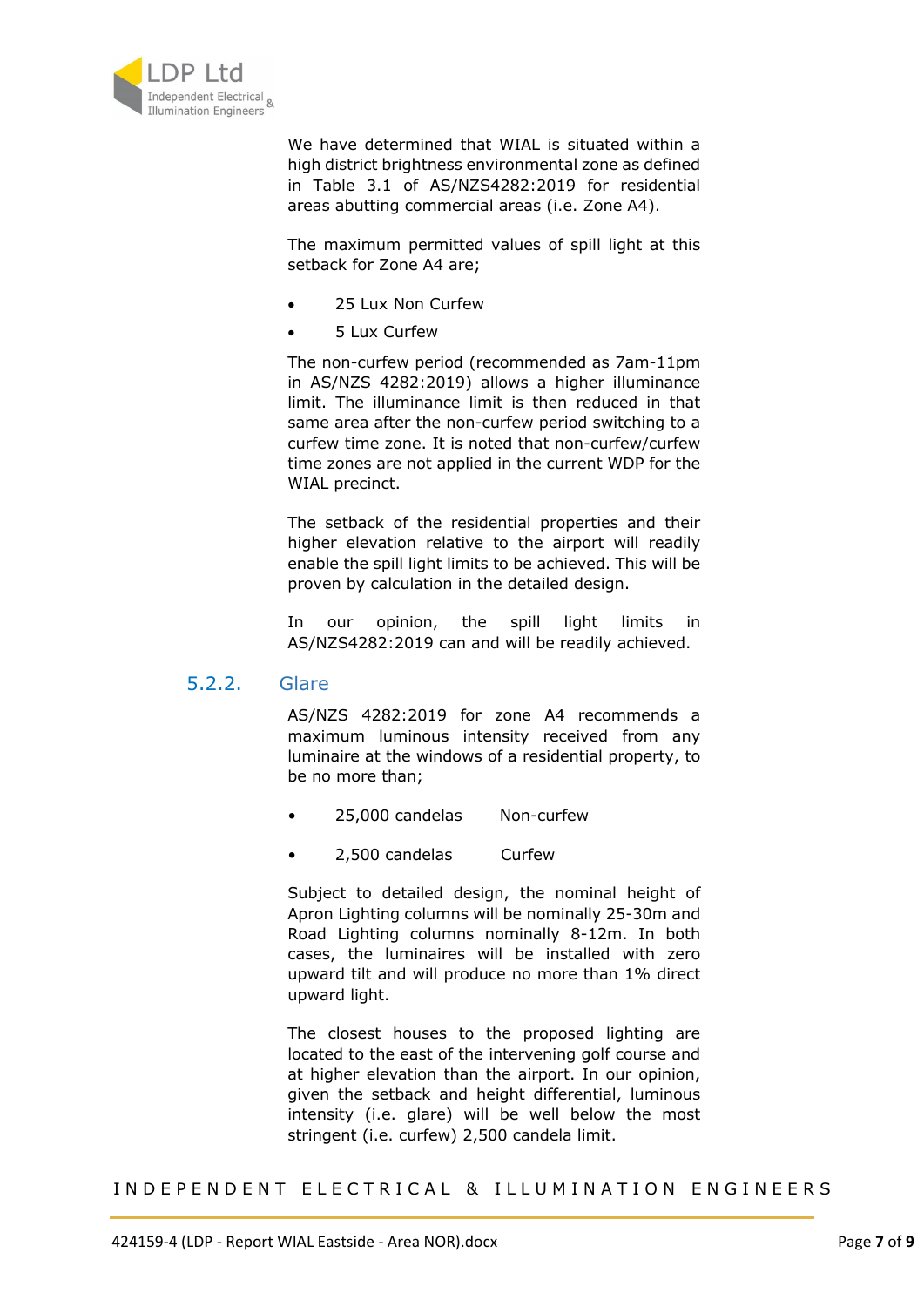

### 5.2.3. Other Obtrusive Light Limits

AS/NZS 4282:2019 also recommends limits for lighting zone A4, in terms of glare to motorists on public roads (i.e. 20% Threshold Increment at 5cd/m2 adaptive level) and Skyglow (i.e. Maximum 3% Upward Light Ratio).

The considerable distance of any of the proposed lighting from any public road will ensure compliance with the Threshold Increment requirement.

As stated above, the Apron Lighting and Road Lighting luminaires will have no more than 1% direct upward light component (i.e. Upward Light Ratio).

Therefore, the proposed lighting will satisfy the recommendations in AS/NZS 4282:2019 in terms of;

- Glare to motorists, and
- Sky Glow

Summarising the above, we are of the opinion that the lighting proposed as part of this development will be able to achieve compliance with both the light spill and glare requirements of the WDP and AS/NZS 4282:2019. This will be confirmed during detailed design.

## 6. CAA LIGHTING REQUIREMENTS

Lighting requirements within the proposed new designation area are defined in New Zealand Civil Aviation Authority (NZ CAA) Rule Part 139 - Appendix E.3 Lights and NZ CAA Advisory Circular AC139-6 section 5.3 Lights.

In the aircraft manoeuvring areas this will include: taxiway centre line lighting, apron edge area lighting and illuminated information signs.

The apron edge area lighting has been considered in section 6 above as part of the functional lighting.

The taxiway centre line lighting and illuminated information signage are navigational aids.

The effects of such elements are well controlled and localised. In our opinion, they will not be obtrusive to residential properties.

## 7. AIRCRAFT LIGHT SWEEP